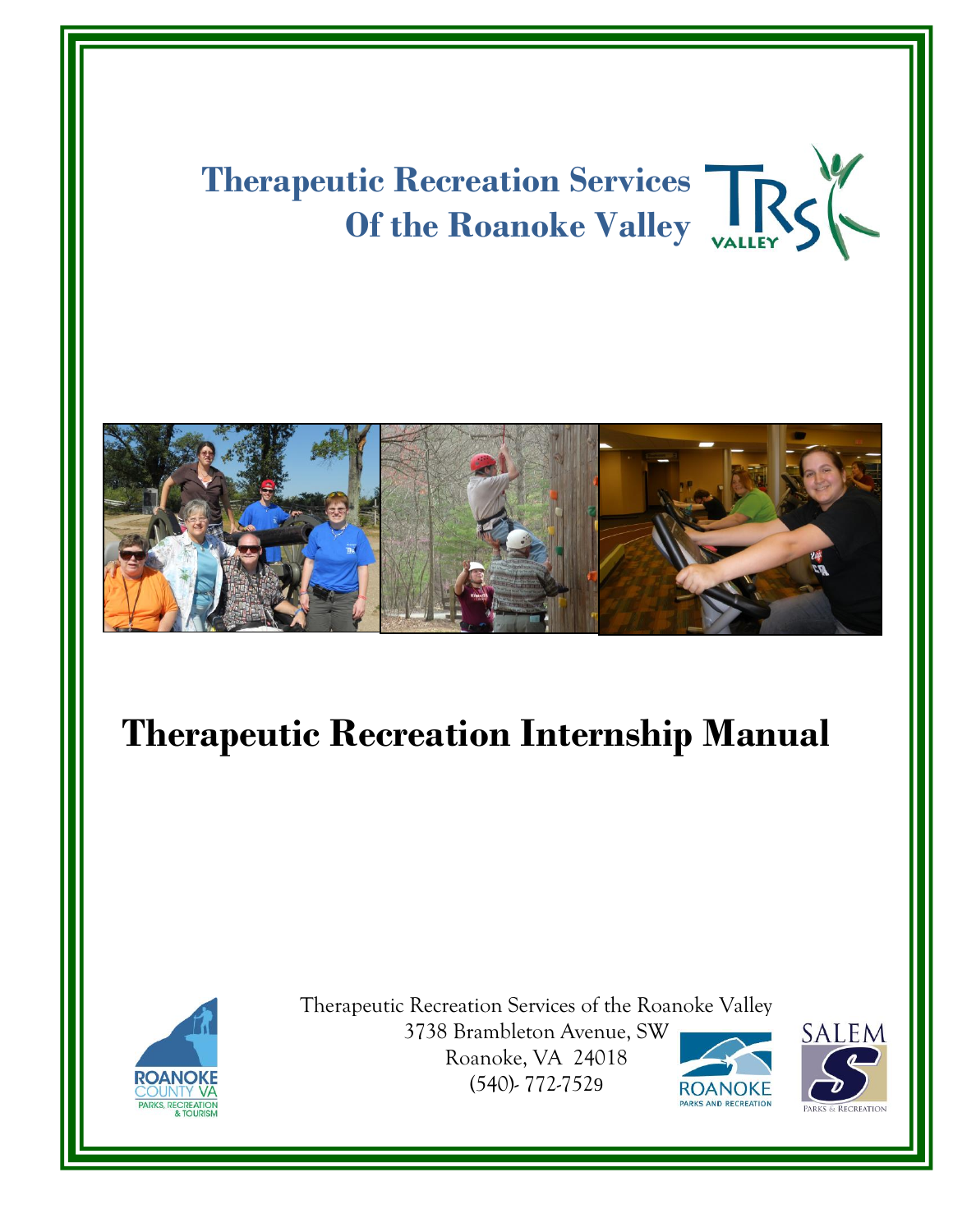### **Therapeutic Recreation Services of the Roanoke Valley Mission:**

Therapeutic Recreation Services of the Roanoke Valley (TRS) provides specialized, adaptive, and inclusive recreation/ leisure services that empower people with disabilities to gain the knowledge and skills for the development of a leisure lifestyle that meets their interests and needs.



#### **Therapeutic Recreation Internship Table Of Contents**

#### **TRS Overview**

|                                        | Populations Served 3       |  |
|----------------------------------------|----------------------------|--|
|                                        |                            |  |
|                                        |                            |  |
|                                        |                            |  |
|                                        |                            |  |
|                                        | <b>Internship Overview</b> |  |
|                                        |                            |  |
|                                        |                            |  |
|                                        |                            |  |
|                                        |                            |  |
| <b>Internship Responsibilities</b>     |                            |  |
|                                        |                            |  |
|                                        |                            |  |
|                                        |                            |  |
| <b>Projects and Assignment Details</b> |                            |  |
|                                        | Weekly Documentation  13   |  |
|                                        |                            |  |
|                                        |                            |  |
|                                        |                            |  |
|                                        |                            |  |
|                                        |                            |  |
|                                        |                            |  |

## **Our History**

June 8<sup>th</sup>, 1976, a resolution was passed by Roanoke County Board of Supervisors, ever since then the Therapeutic Recreation Department has been serving adults and children with developmental disabilities. Services then expanded to include programs for adults with visual impairments in the 1980s. With the passing of the ADA in 1990, there was an influx of individuals with disabilities interested in attending general recreation programs and TRS recognized the need to add additional services, and by the late 1990s was now also serving adults with psychiatric illnesses and head injuries. Until 2004, these individuals participated within their own disability populations. It wasn't until 2005, that a crossover of populations within programs occurred. TRS continues to be the leader in government guided community-based therapeutic recreation agency within the greater Roanoke Valley.

## **Therapeutic Recreation Staff**

Kari Decker, MS, CTRS Therapeutic Recreation Supervisor [KDecker@RoanokeCountyVA.gov](mailto:KDecker@RoanokeCountyVA.gov)

Kristen Spencer, CTRS, CIFT Therapeutic Recreation Programmer [KASpencer@RoanokeCountyVA.gov](mailto:KASpencer@RoanokeCountyVA.gov)

 $\mathcal{D}_{\mathcal{L}}$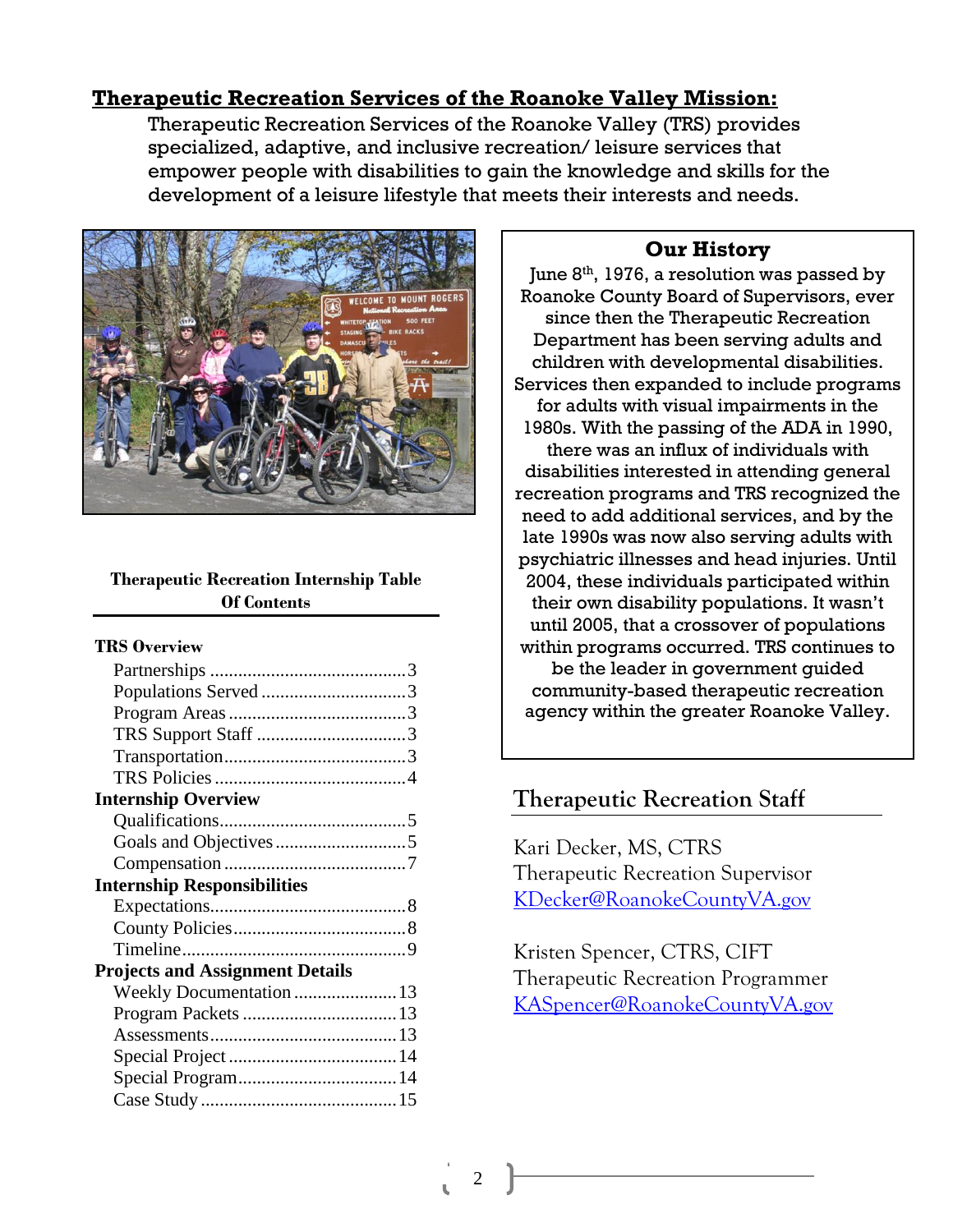# **TRS Overview**

## **Partnerships:**

Roanoke County Parks, Recreation & Tourism is a partner with the City of Roanoke and the City of Salem Departments of Parks & Recreation to provide services for through valley-wide TRS programs.

# **Populations Served:**

TRS is proud to serve adults with: developmental/cognitive disabilities, psychiatric illnesses, head injuries, visual impairments, as well as children with developmental/cognitive disabilities through the ACE Summer Camp.

# **Program Areas:**

TRS offers a variety of programs that rotate on a seasonal basis within the following program categories:

- o **Life Skills:** technology, cooking, home improvement, & socialization
- o **Cultural Arts:** arts, crafts, pottery, ceramics, painting, music, & dance
- o **Wellness/ Fitness:** yoga, Pilates, group exercise, aquatics, martial arts, & health improvement
- o **Outdoors & Travel:** hiking, climbing, biking, overnight trips, regional tours, & sporting events

**Inclusion Services:** With assistance from TRS reasonable accommodations for qualified individuals with disabilities are provided in all general public recreation programs offered within request guidelines. The Parks, Recreation and Tourism Department follows the American with Disabilities Act of 1990 in regards to making these accommodations.

# **TRS Support Staff:**

TRS employs a pool of part time Support Staff that are the primary leaders and instructors at TRS programs. TRS Support Staff are responsible for riding transportation, carrying out program plans, assisting participants at programs as needed, and turning in documentation on participants' progress. All Support Staff are CPR & First Aid certified.

# **Transportation:**

TRS has use of three wheelchair accessible vans, 10-passenger vans, and various other County-owned vehicles to provide this transportation service. TRS contracts with Roanoke's local human transit agency, RADAR, to provide transportation, to select TRS programs and events. All transportation offerings are on a first-come, first-served basis and are limited in availability.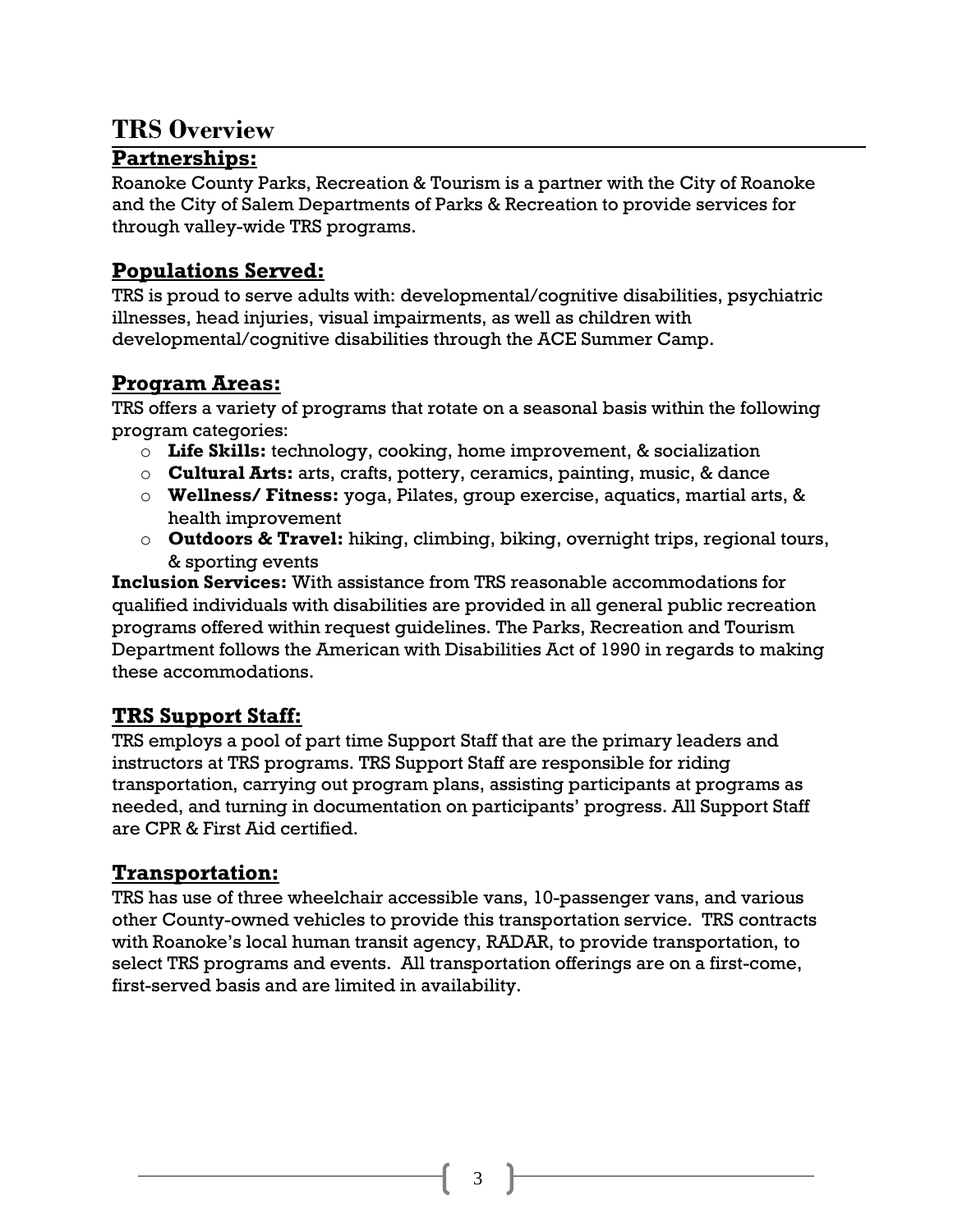### **TRS Policies:**

Interns will be given a TRS staff manual at the beginning of the internship to review. The TRS Intern is expected to be familiar with this manual for their own knowledge as well as for supervision of Support Staff.



"You can discover more about a person in an hour of play than in a year of conversation." -Plato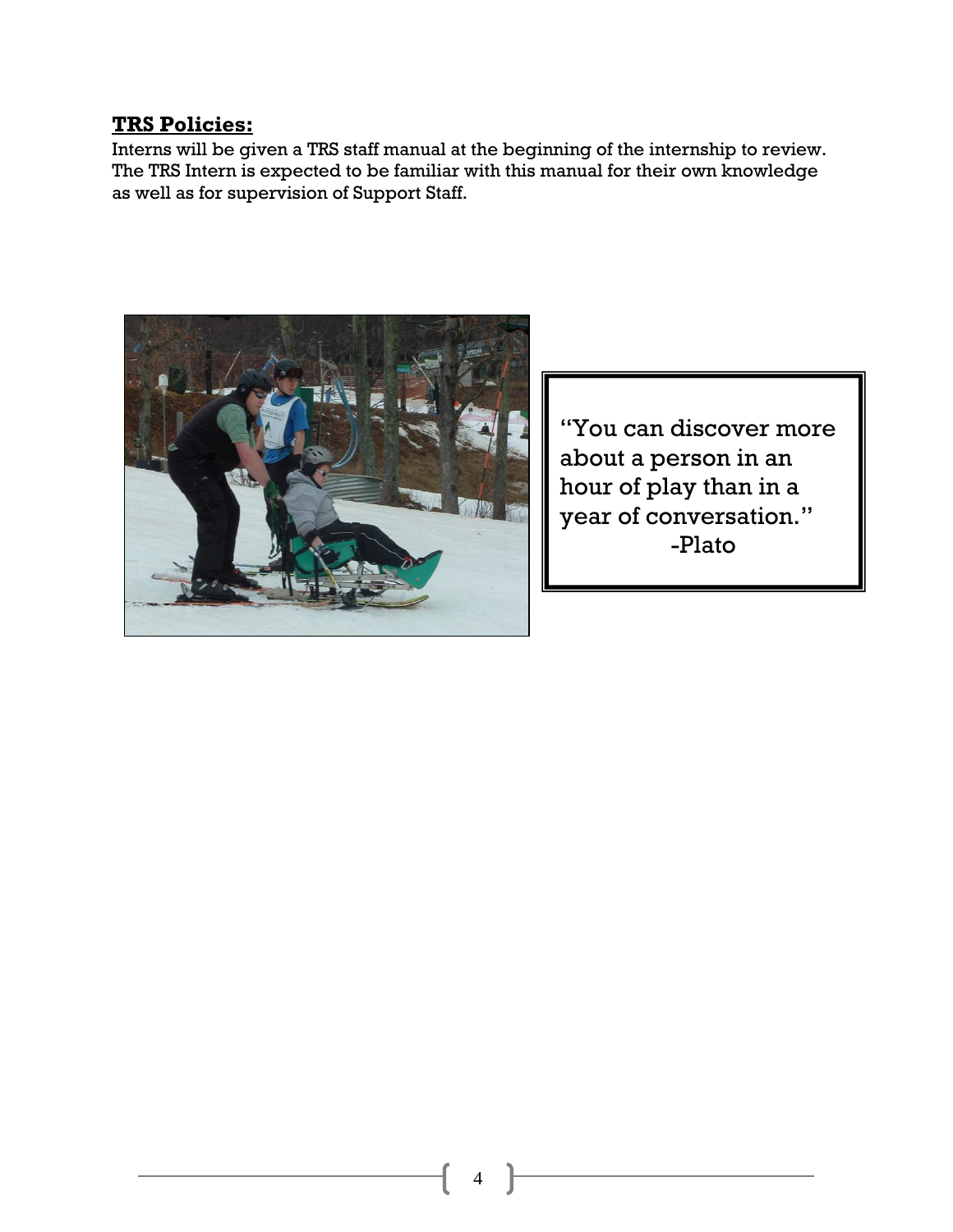# **Internship Overview**

**The duration of the TRS internship is 14 weeks or 560 hours of agency service as required by NCTRC.** *Your college or university may have additional requirements as defined by the specific organization.*

# **Qualifications:**

The student will be considered for internship placement and the full time field experience will occur after successful completion of the following criteria:

- Completion of all academic coursework required by the college or university
- Acquisition of the necessary competencies in therapeutic recreation theory, knowledge, techniques and skills from coursework, volunteer experiences and professional development
- Completion of the TRS intern application
- **Compliance with all Roanoke County Employee training criteria and specific** paperwork
- **Compliance with any and all paperwork required by the college or university**
- **Satisfactory completion of internship interview**
- Willingness and ability to work a flexible schedule to include any combination of days, evenings, and weekends as needed by TRS
- Has previous experience working with people with disabilities
- **Has current CPR and First Aid**
- Willingness to drive passenger vans and submit DMV report

# **Internship Goals & Objectives:**

### **Goal of an Internship with Therapeutic Recreation Services of the Roanoke Valley:**

The purpose of the community-based therapeutic recreation internship is to provide the student majoring in therapeutic recreation with a practical learning experience in the development and implementation of therapeutic recreation services within Roanoke County Parks, Recreation & Tourism's community-based recreation setting serving the Roanoke Valley.

The therapeutic recreation internship will help prepare the student (with the required amount of educational experience) for a career in therapeutic recreation by providing a well organized, diverse, and meaningful hands-on experience. The internship will be supervised by a Certified Therapeutic Recreation Specialist, in accordance with the National Council of Therapeutic Recreation Certification regulations. The experience at TRS will help the student qualify to become a CTRS as regulated by NCTRC requirements. The internship will encompass the delivery of therapeutic recreation services in one or more roles according to the requirements outlined in the NCTRC job tasks and knowledge areas. It will also include a complete overview of the agency, the delivery of services in all aspects, and the opportunity for the student to develop professionalism in delivering services to a variety of participants who benefit from therapeutic recreation services.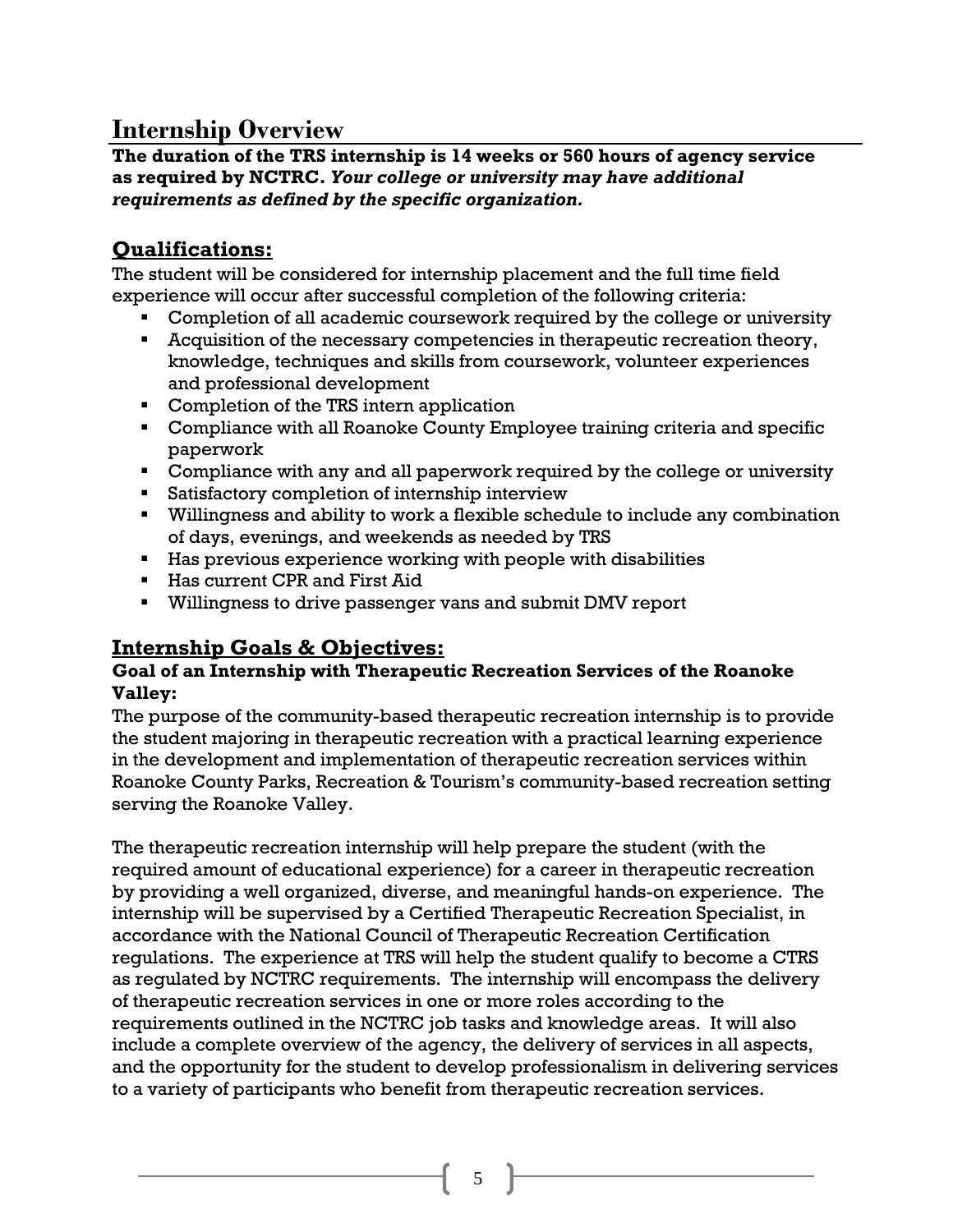TRS is professionally recognized through the Virginia Recreation and Parks Society (VRPS) and is a National Gold Medal Award Finalist for Special Recreation**.** TRS has a comprehensive, active, and diverse program structure serving a wide variety of persons with disabilities. TRS is the only government guided community-based therapeutic recreation agency within the greater Roanoke Valley. TRS serves the entire Roanoke Valley and does not discriminate participation based upon an individual's residency. TRS is also actively involved in numerous local advocacy groups, committees, and civic organizations.

TRS is committed to the following:

- **Providing a qualified internship supervisor**
- **Providing educational opportunities throughout the Parks, Recreation &** Tourism Department
- **Treating the intern as part of the typical staff**
- **Encouraging high standards of performance**
- **Providing opportunities for growth, providing feedback and** evaluations
- **Growing and improving as an agency**

The therapeutic recreation intern will have the opportunity to benefit from and gain practical experience in the following areas: (list is not all-inclusive)

#### 1. **Administration**

- a. Observation and participation in the policies and practices of TRS
- b. Effective supervision of subordinate staff and participants
- c. Observation and participation in staff, and team meetings
- d. Budgeting and financial record-keeping procedures
- e. Observation of local government practices
- f. Articulation of basic philosophical beliefs concerning the delivery of therapeutic recreation services in a variety of settings
- g. Participation in problem solving situations
- h. Work under full-time CTRS staff

#### 2. **Program**

- a. Planning and development of programs and events
- b. Implementation and facilitation of programs and events
- c. Proficiency in face-to-face leadership settings
- d. Designing and evaluation of programs
- e. Assessing client's needs and abilities, and planning accordingly
- f. Writing goals and objectives for programs and individual participants
- g. Involvement in the planning and implementation of agency activities and services
- h. Work with a diverse population of people with disabilities
- i. Learn to drive County vehicles to provide transportation to and from TRS programs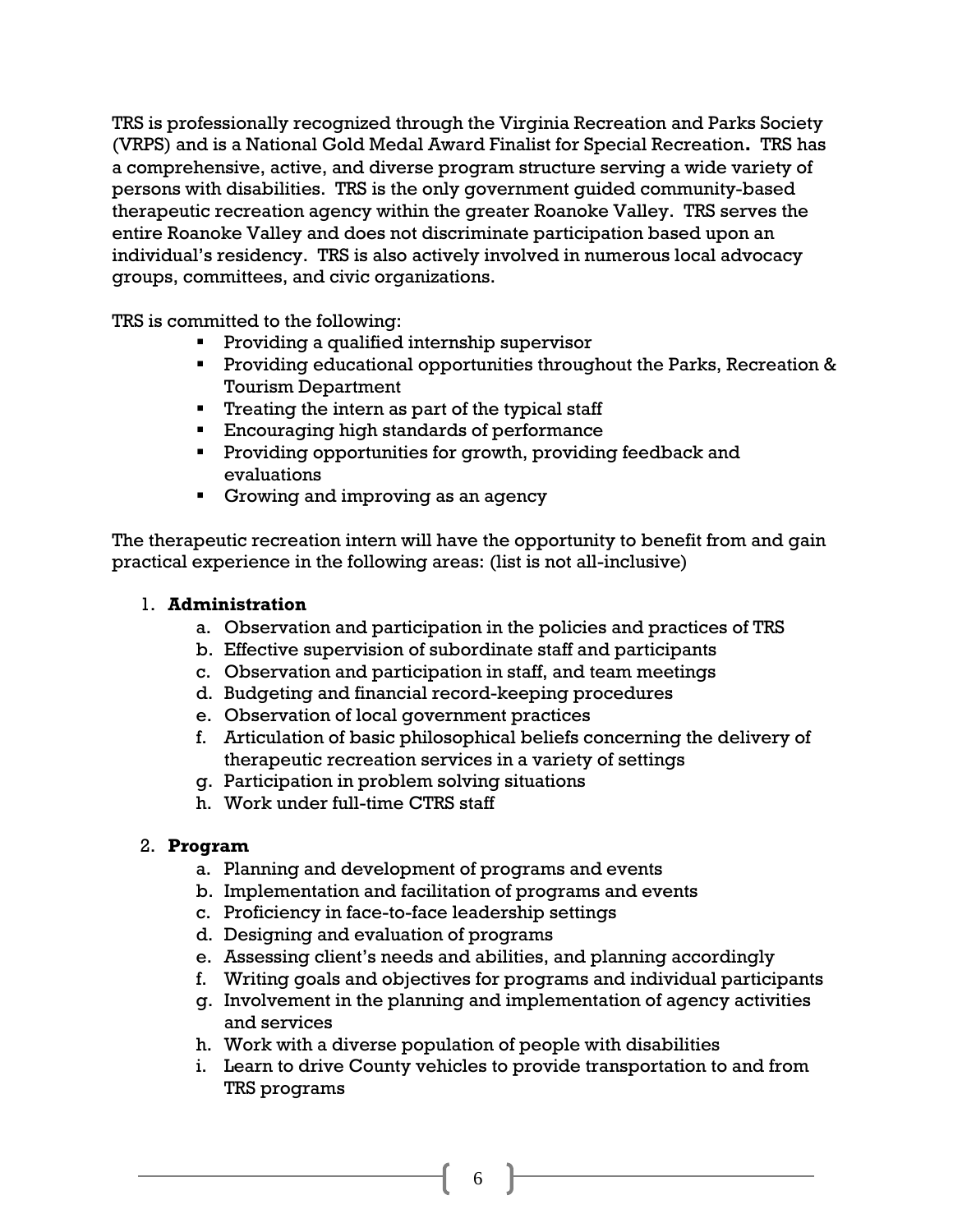#### 3. **Areas & Facilities**

- a. Understanding of facility operation, maintenance, layout and planning
- b. Understanding of the use of equipment and supplies, and inventory control

#### 4. **General Experience**

- a. Working closely with staff members who are responsible for various aspects of agency operations
- b. Visiting other agencies to evaluate comparable programs
- c. Attending workshops and trainings when possible
- d. Gaining a broad knowledge base of various disabilities
- e. Gaining experience driving County vehicles
- f. Working with other aspects of Roanoke County Parks, Recreation, and Tourism, including Athletics, Teens/Youth Services, Adults, Special Events, Outdoor, Wellness, and Aquatics

### **Compensation:**

The student will not receive monetary compensation for the required internship period; however, all attempts at reducing the student's financial burden will be considered by the department and non-monetary assistance will be offered as it is available.



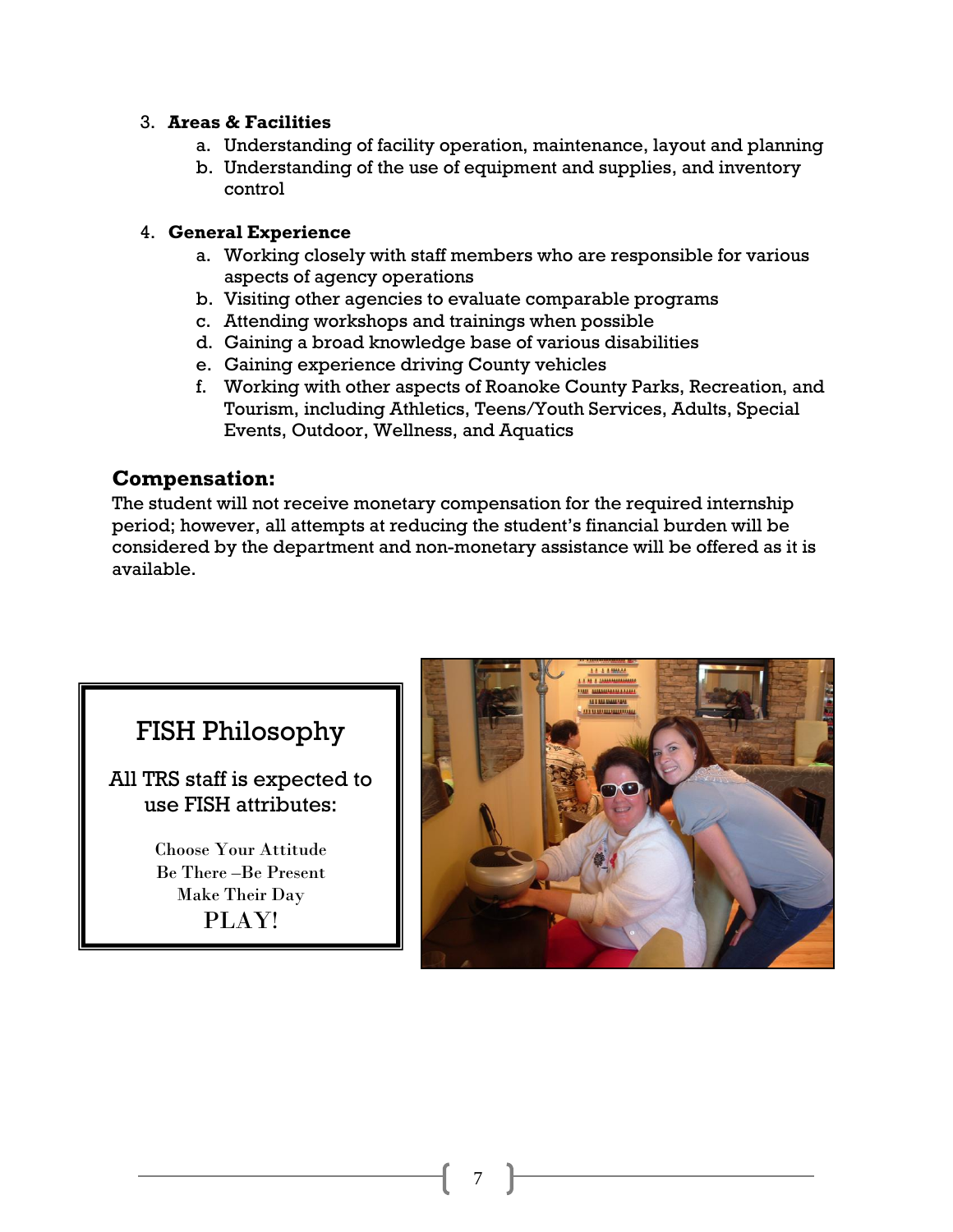# **Internship Responsibilities**

# **Expectations:**

Each intern is expected to complete the following tasks throughout the duration of their internship:

- Lead at least one program for each program area; Life Skills, Cultural Arts, Wellness & Fitness, Outdoors & Travel, ACE (summer only)
	- o Complete program plan, program report, route, and participant information forms two weeks before program
- Complete a Case Study on a participant
- Complete Participant Assessments, as needed
- Complete one Special Project
- Complete one Special Program
- Write goals and objectives for programs and participants
- Drive County vehicles and learn to safely operate wheelchair lift on accessible vans
- Supervise support staff
- Interview 3 staff from Roanoke County Parks, Recreation, and Tourism o (supervisors, assistant director, director, etc)
- Visit two local agencies that provide TR services
- Attend weekly meeting with supervisor
- Complete weekly Internship reports
- Attend one community resource/support group meeting of your choice
- Attend all TRS Staff meetings, All PRT meetings and trainings when possible
- Visit a program in each of the following Roanoke County P,R & T sections, as applicable:
	- o Adults
	- o Aquatics
	- o ASK/KIC program
	- o Athletics
	- o Outdoor
	- o Wellness
	- o Green Ridge- program/KidZone/special event

### **Program requirements will change due to semester activities and areas of interest of the intern.**

## **County Policies & Procedures:**

As an intern, you will be expected to conduct yourself in a professional manner, reflective of the policies and procedures set forth by the County of Roanoke. A complete set of policies and procedures can be found at: http://cafe.co.roanoke.va.us/HR/Documents/EmployeeHandbook.pdf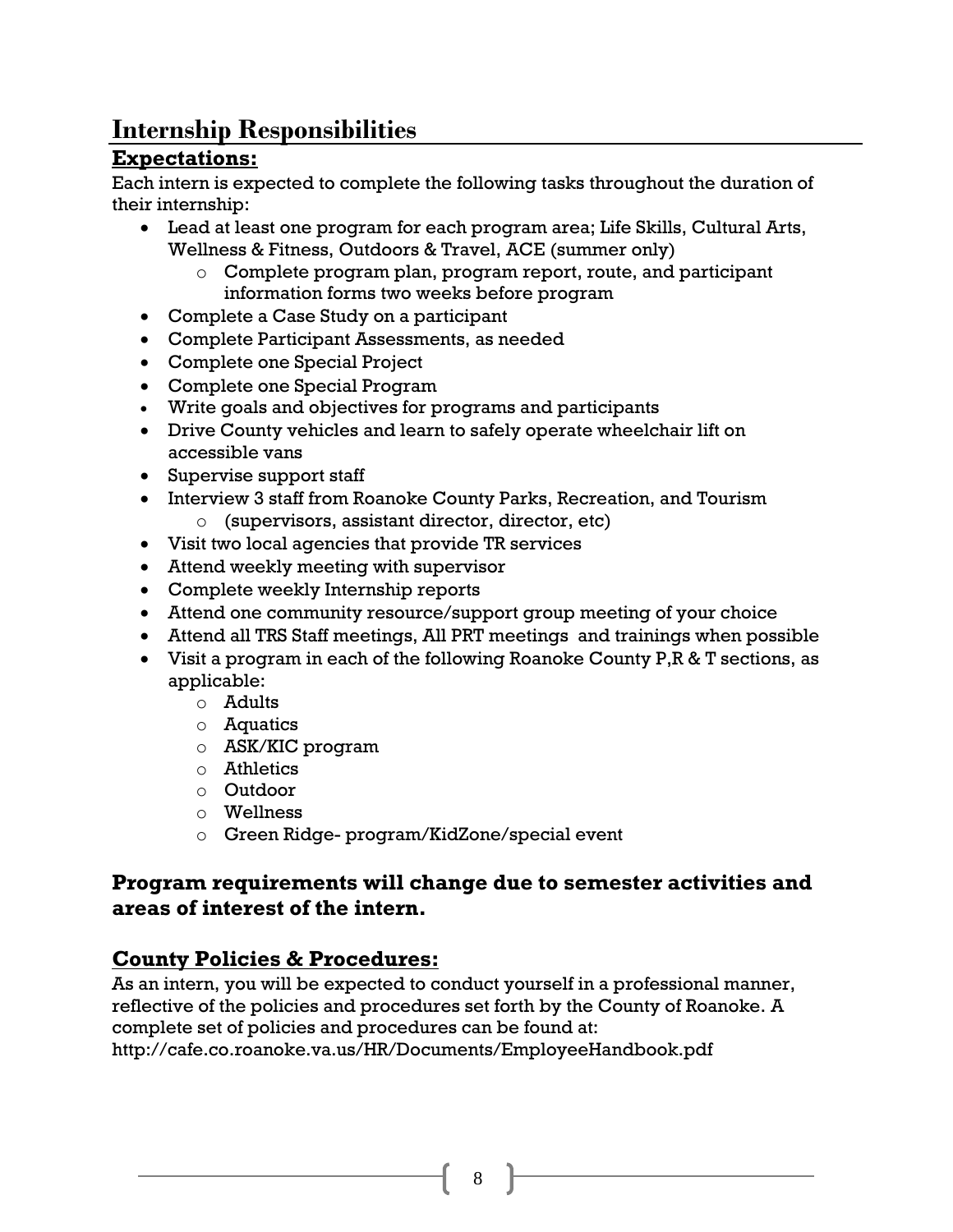#### **Dress Code:**

Employees contribute to the feeling and reputation of the Parks, Recreation & Tourism in the way they present themselves. A professional appearance is essential to a favorable impression with customers. Good grooming and appropriate dress reflect employee pride and inspire customer confidence. Managers/Programmers have the discretion to determine appropriateness in appearance. Employees who do not meet a professional standard may be sent home to change, and will not be paid for that time off. A reasonable standard of dress rules out tight or short pants, tank tops, halter tops, or any extreme in dress, accessory, fragrance or hair. Factors used to determine whether jewelry and tattoos pose a conflict with the job or work environment will include, but are not limited to: program and personal safety of self or others and customer complaints.

#### **Social Media Policy:**

While representing TRS in any capacity (intern, support or full time), staff may not be "friends" with any participants or participant's family members on any social networking sites. If Interns would like to share any photos of a program, they must make sure that the participants have a photo release signed, as well as clear the pictures through the program supervisor. No names of participants should be used on personal social networking sites.

### **Timeline:**

For the duration of the internship, the general student responsibilities include the following to be completed on a continuous basis:

- To submit all required documentation to the college or university
- To attend a weekly evaluation meeting with the site supervisor
- To continue with any given department responsibilities initially given
- To conduct self as a Roanoke County employee in all situations in an appropriate and professional manner

For the duration of the internship, the specific student responsibilities include the following to be completed during the corresponding week, based upon a 14-week internship (adjustments made as needed).

#### **Week One:**

- Complete orientation to work space, programs, staff, and the Brambleton **Center**
- Review policies and procedures, safety plans, scheduling procedures, equipment and facility use
- Complete a list of goals and objectives for the internship experience
- Begin developing a work schedule and program schedule to submit to school site supervisor for approval
- Register participants using registration software
- Complete Defensive Driving and hands-on driver training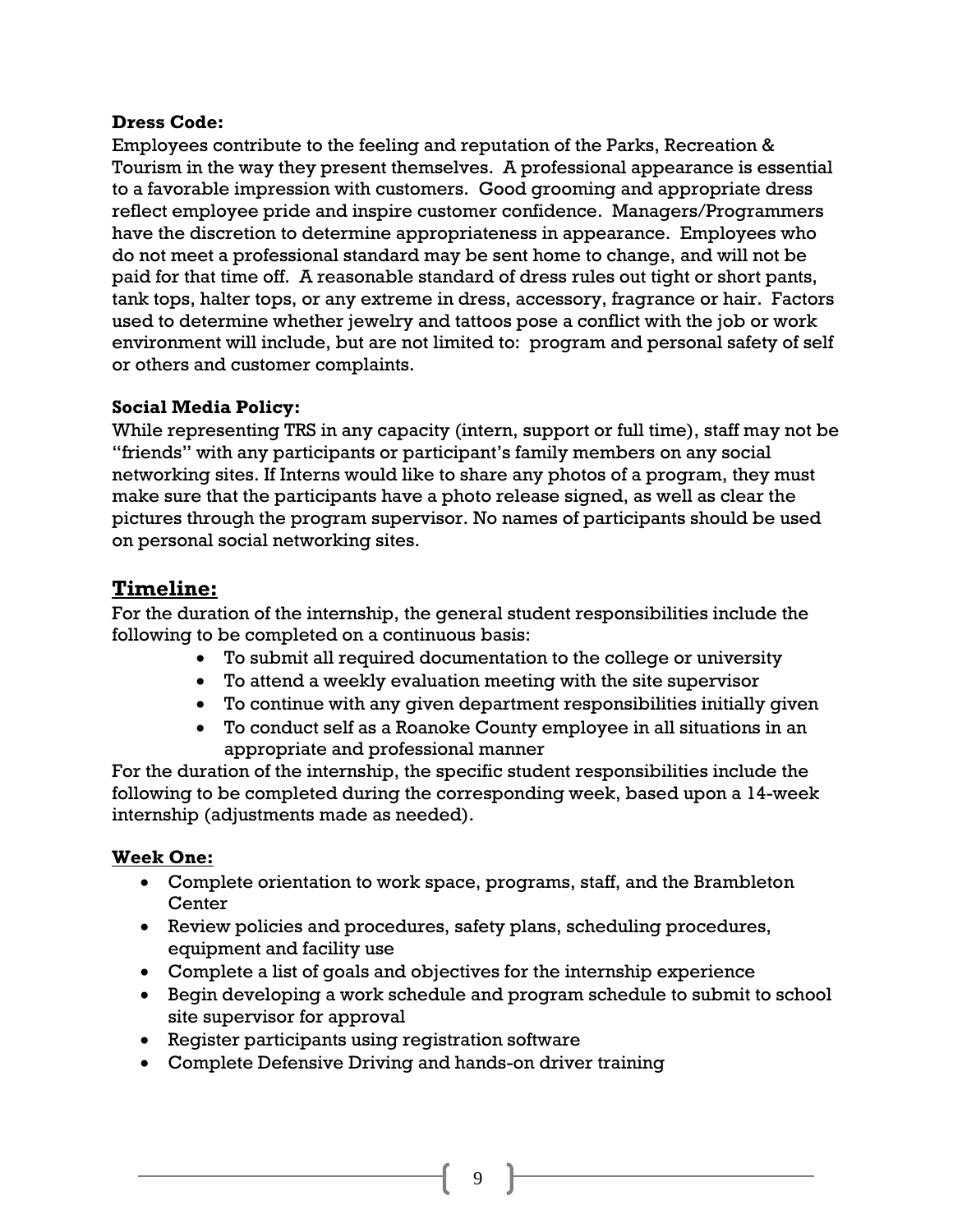#### **Week Two:**

- Discuss goals and objectives with TRS supervisor
- Complete orientation to other Roanoke County Parks, Recreation, and Tourism facilities, programs, and staff

### **Week Three**:

- Research special project ideas and discuss with TRS supervisor for appropriateness
- Research community resources and information on programs and events to assist with program planning
- Make contact with at least two local agencies providing TR services for site visitation in weeks 8 and 10
- Begin program development
- Set up interview with PRT supervisors and director
- Schedule visits to PRT program areas

#### **Week Four**:

- Special Project Proposal and timeline due
- Observe and assist in all TR programs provided by the section as scheduled
- Continue research and development of special project
- Choose 1 participant for your Case Study and complete timeline

#### **Week Five**:

- Continue program development for selected populations
- Continue working on special project
- Attend professional development training offered by Roanoke County Human Resources Department

#### **Week Six:**

- Continue with observation and assessments of selected participants and programs
- Continue working on special project
- Completed 3 interviews with PRT staff

### **Week Seven:**

- Continue with program development
- Continue working on special project
- Continue with observation and assessments of selected participants and programs
- Participate in mid-term evaluation with TRS supervisor and college or university

### **Week Eight:**

- Continue with program development
- Continue working on special project
	- 10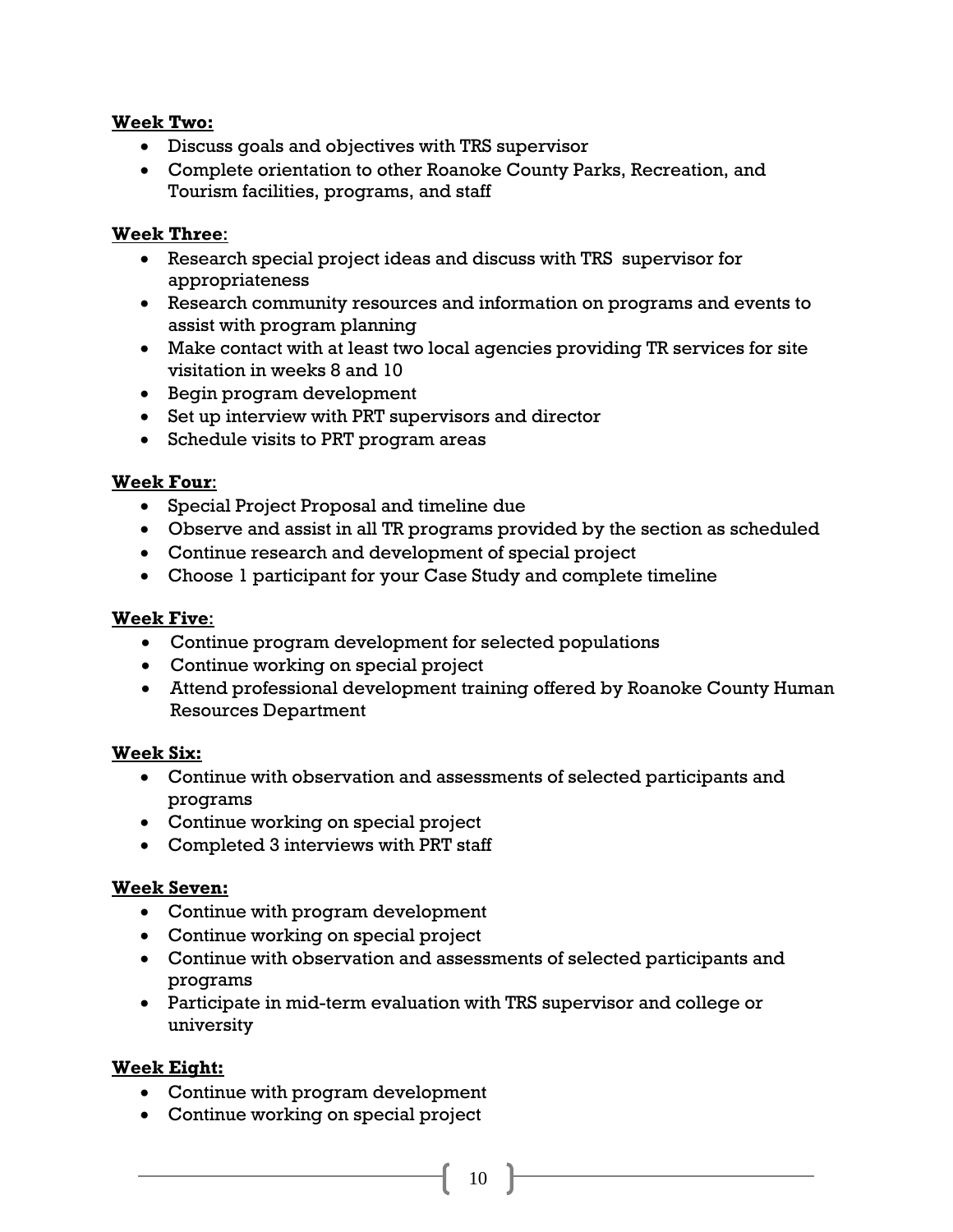- Continue with observation and assessments of selected participants and programs
- Complete one of two TR site visitations

### **Week Nine:**

- Continue with program development
- Continue working on special project
- Continue with observation and assessments of selected participants and programs

#### **Week Ten:**

- Continue with program development
- Present rough draft of Special Project
- Continue with observation and assessments of selected participants and programs
- Complete second of two TR site visitations

### **Week Eleven:**

- Continue with program development
- Continue with observation and assessments of selected participants and programs
- Research information for the CTRS exam
- Work on updating resume and cover letter for job opportunities
- Research job opportunities

#### **Week Twelve:**

- Continue with program development
- Present draft Special Project
- Continue with observation and assessments of selected participants and programs
- Research information for the CTRS exam
- Work on updating resume and cover letter for job opportunities
- Research job opportunities

### **Week Thirteen:**

- Continue with program development
- Start wrapping up observation and assessments of selected participants and programs

11

- Work on updating resume and cover letter for job opportunities
- Research job opportunities

#### **Week Fourteen:**

- Continue with program development and implementation
- Submit final draft of resume and cover letter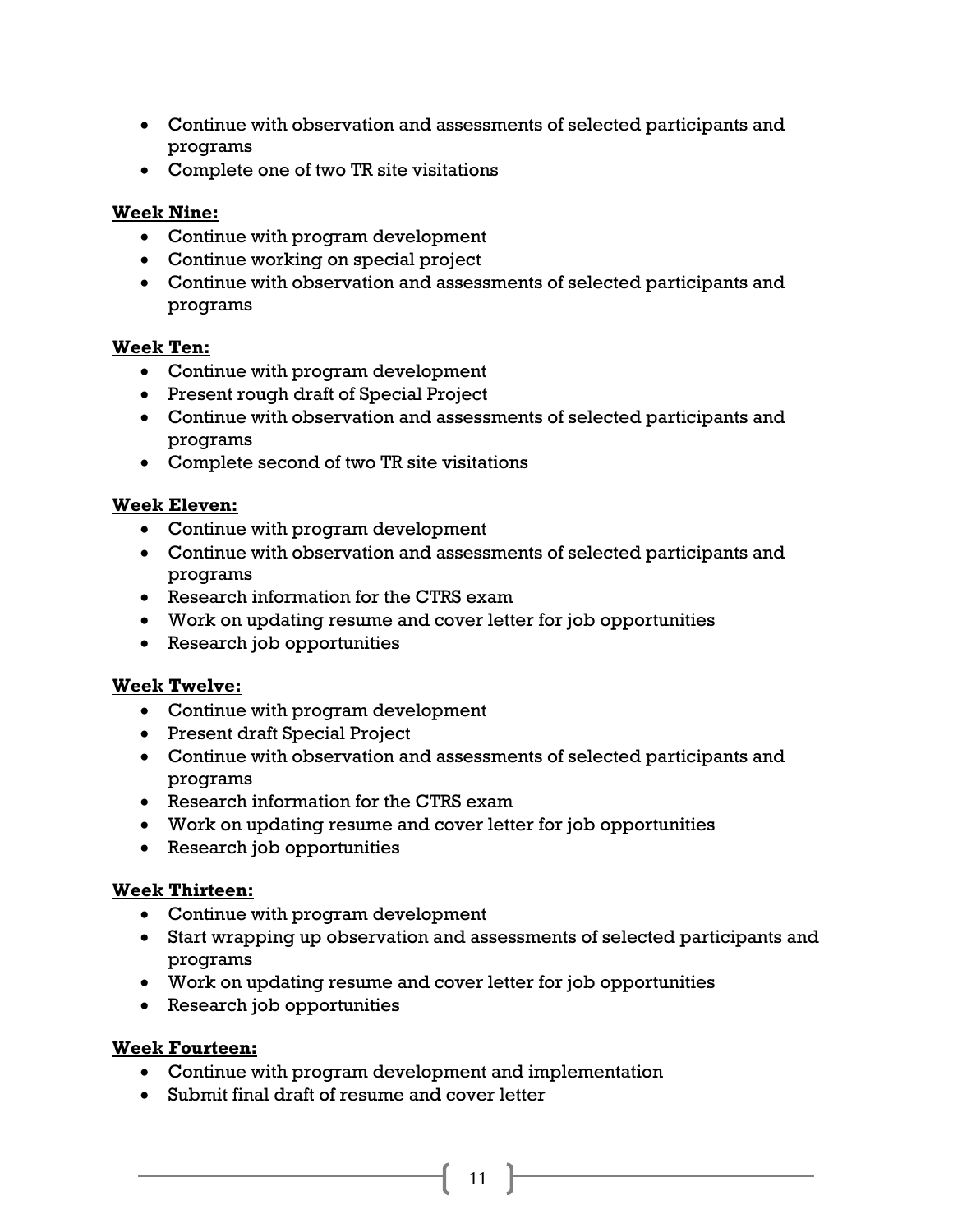- Apply for the CTRS exam
- Wrap-up and reassign programs and activities as needed
- Complete a final evaluation and exit interview with TRS supervisor and college or university
- GOOD LUCK and keep in touch



"Not all leisure experiences in community settings need to be successful, but the privilege to achieve or fail is a part of a learning process that for too long has been denied individuals with disabilities." -Stuart Schleien & M. Tipton Ray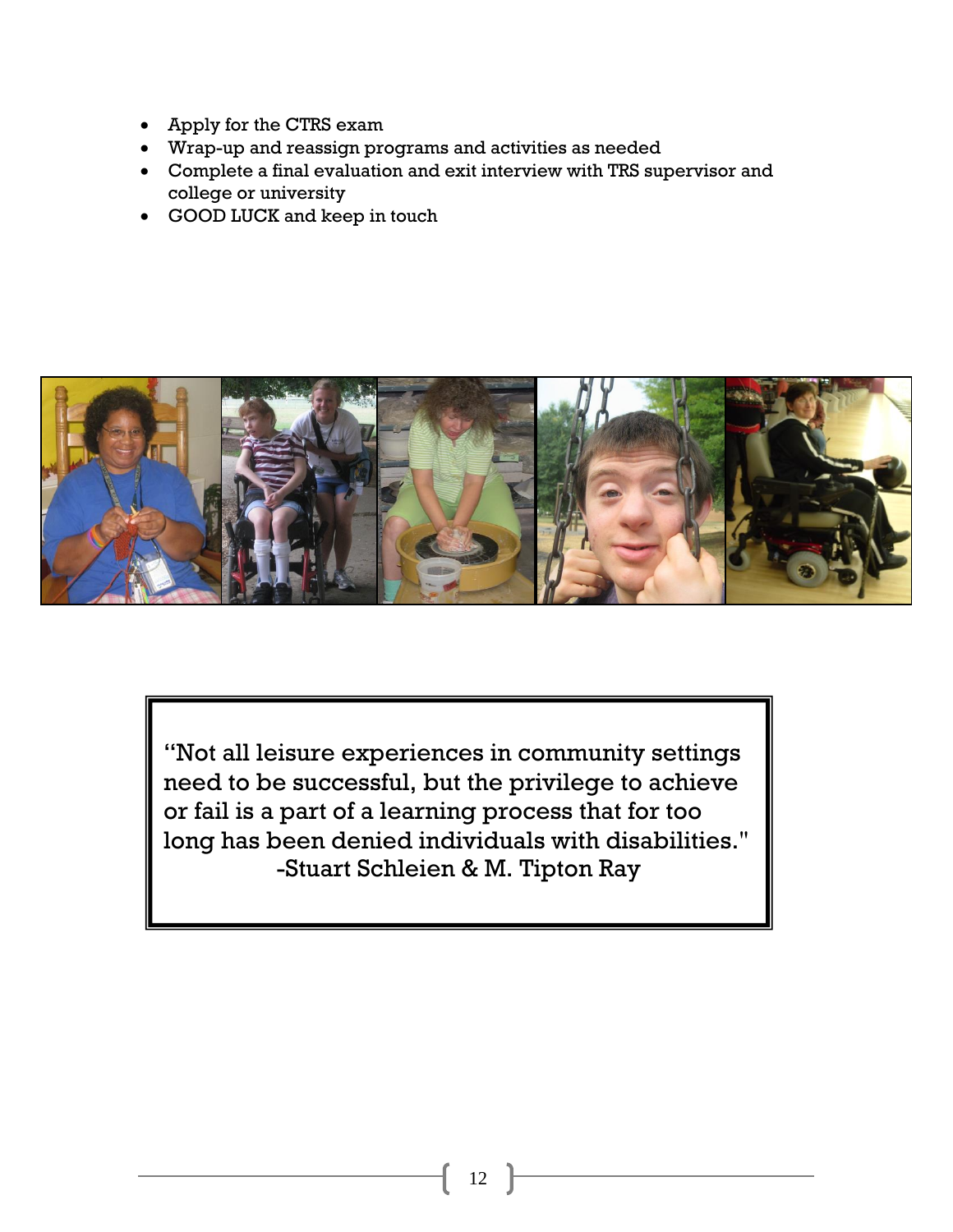# **Project & Assignment Details Weekly Documentation:**

Interns are expected to complete two different forms of weekly documentation throughout their internship. One is an hour tracking sheet, with the breakdown of hours according to the NCTRC Job Analysis Task Domains. The other documentation is a Weekly Internship Report. This report is filled out by the intern prior to their weekly meeting with their supervisor. This report is used as a tool to make sure goals and objectives are being met throughout the internship as well as an opportunity to touch base about events and experiences of the previous week.

# **Program Packets:**

Because TRS uses part time staff to run the majority of our programs, getting information for activities to support staff is vital. TRS provides program packets to each staff member working a program so they know who is attending and what their role is for the program. Interns will be expected to lead programs as well as supervise support staff, and get them program information in a timely manner. When in charge of a program, interns will be expected to complete the program packets.

Requirements:

- Program plans should be turned into supervisor two weeks before scheduled program
- Packets should include the program route, roster, program plan, program report
- Once approved by supervisor, Intern will make copies for all staff working the program and a copy for the TR Transportation Book. Routes should be mailed to participants 10 days in advance of the program.
- Interns will also make sure all participants attending have up-to-date information in ACCESS, and get staff any Participant Information Forms, as needed
- After the program, collect program reports from staff, follow-up on any incidents

# **Assessments:**

Assessments are important tools used by staff to better serve participants. Interns must complete one assessment for their case study, in addition to any others that the TRS staff are called upon to do.

Requirements:

- Interns will research different assessment tools to be used for the case study. They will choose which one would be appropriate for their case study. Any additional assessments will follow the TRS protocol.
- Intern will complete 2-4 goals and 1-3 objectives per goal for each assessment completed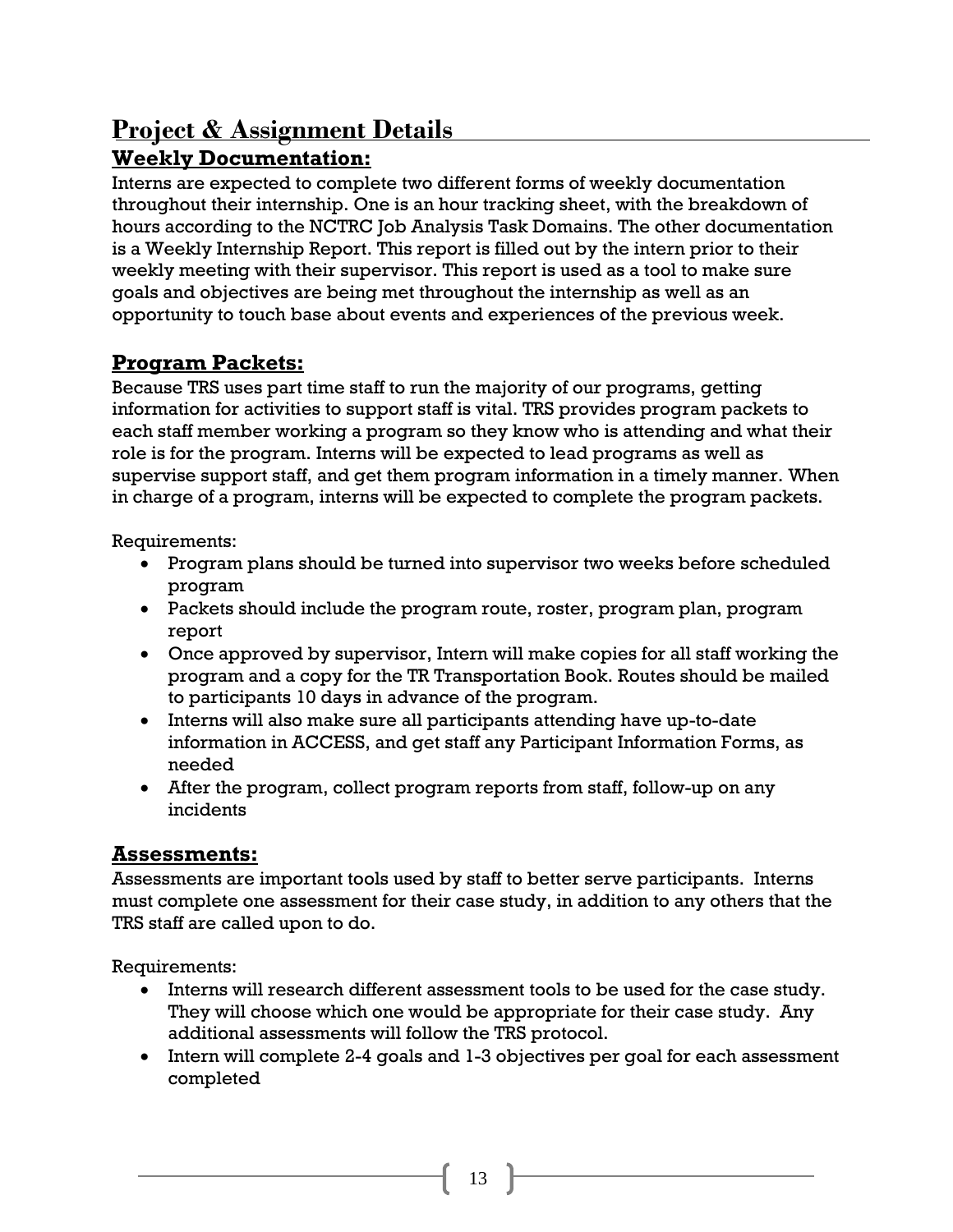## **Special Project:**

Interns will complete a project or task that is deemed a focus as determined by the student and the TRS staff. The goal is to complete a project that needs attention throughout the length of the internship. Interns should have the following information ready to discuss with supervisor regarding potential ideas:

- A description of the need for the project
- Description of the project
- Timeline
- Goals and objectives of the project
- Budget or cost of the project (if any)
- What the student will learn by completing the project

Requirements:

- Benefits the agency or public as approved by staff
- Apply TR knowledge and skills
- Challenge the student
- Preapproved by supervisors end of week three

## **Special Program:**

Throughout the internship, interns will gain experience in leading programs. Interns will develop a program and see it through from start to finish. This is their chance to show us everything they have learned about program planning and using the APIE process.

Requirements:

 Before beginning to market or complete other practical work on the program, it must gain approval by the direct supervisor. To gain approval, discuss your ideas with your supervisor. Be prepared to discuss the following:

•Program description

•Goals(s) and objectives

- •Date for program
- •Proposed cost or budget
- •Location of program
- Once the entire program proposal is approved, go for it! Follow the TRS flow sheet & keep the supervisor updated as to progress.

Everybody is a genius. But if you judge a fish by its ability to climb a tree, it will live its whole life believing it is stupid -Albert Einstein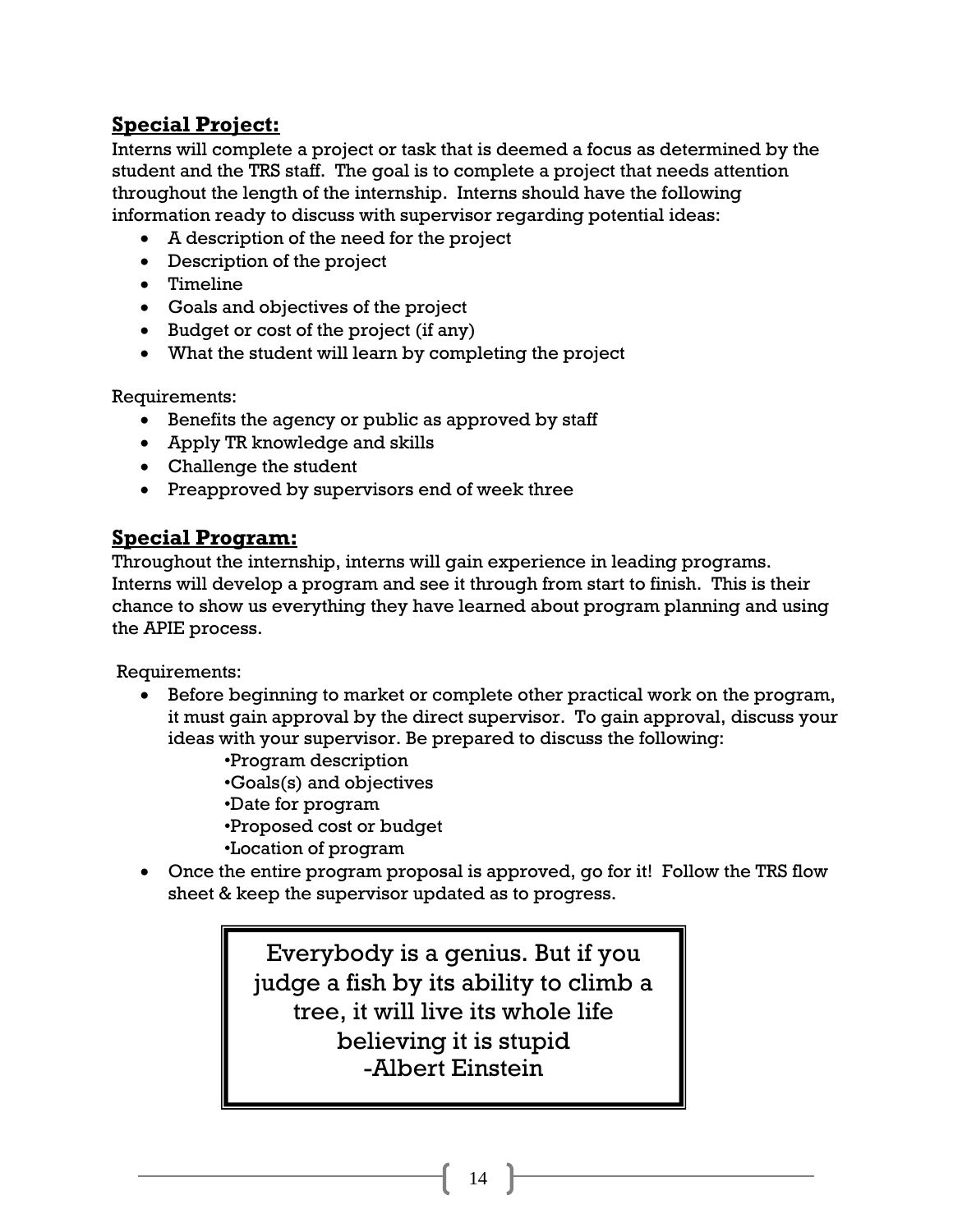## **Case Study:**

The Intern will complete one case study on a participant of their choice (supervisor approval required). Interns will hand in completed case study. Goals must be measurable and SOAP notes clearly written. TRS has provided a template, should the intern's university not provide a format.

Requirements:

- Collaboration with supervisor to determine whom the case study will be written about
- Research terminology and assessment tools (use "The Big Red Book")
- Exercise Netwin formation on how to write SOAP notes and complete  $5 6$  weeks of notes
- Provide supervisor completed case study by 13th week of internship
- Review and follow the following case study outline

#### Focus

Case studies must be directed at sharing unique and specific therapeutic recreation methods, approaches to treatment planning and implementation, or unique evaluation results as applied to a specific client. Case studies must not be testimonials of the efficacy of general therapeutic recreation services.

#### Case Study Preparation

The case study should describe all of the following applications of the therapeutic recreation process (Assessment, Goals & Objectives, Program Planning, Implementation, and Evaluation) as utilized or applied to the case history of an individual or client. Please write the case study in past tense.

The maximum length for any single case is limited to ten pages. The following materials should be included with each manuscript:

- 1. Title Page
- 2. Case Study
	- a. Biographical and Demographic Information
	- b. Case Content (Assessment, Goals, Objectives, Implementation Plan which includes (5) S.O.A.P. notes, and a Continuation/Discharge Plan.
	- c. Intern's Comments

#### *Title Page*

On a separate sheet of paper submitted as the cover of the case study, include: a descriptive title, submission date and intern name.

### *Section 1-Biographical and Demographic Information*

Begin the case study with the biographical and demographic facts. These facts should include client pseudonym or other mock identification, age (chronological and, when relevant, mental age estimation), gender, diagnosis or type of disability, any relevant medications and their implications, type of program (cultural, athletic,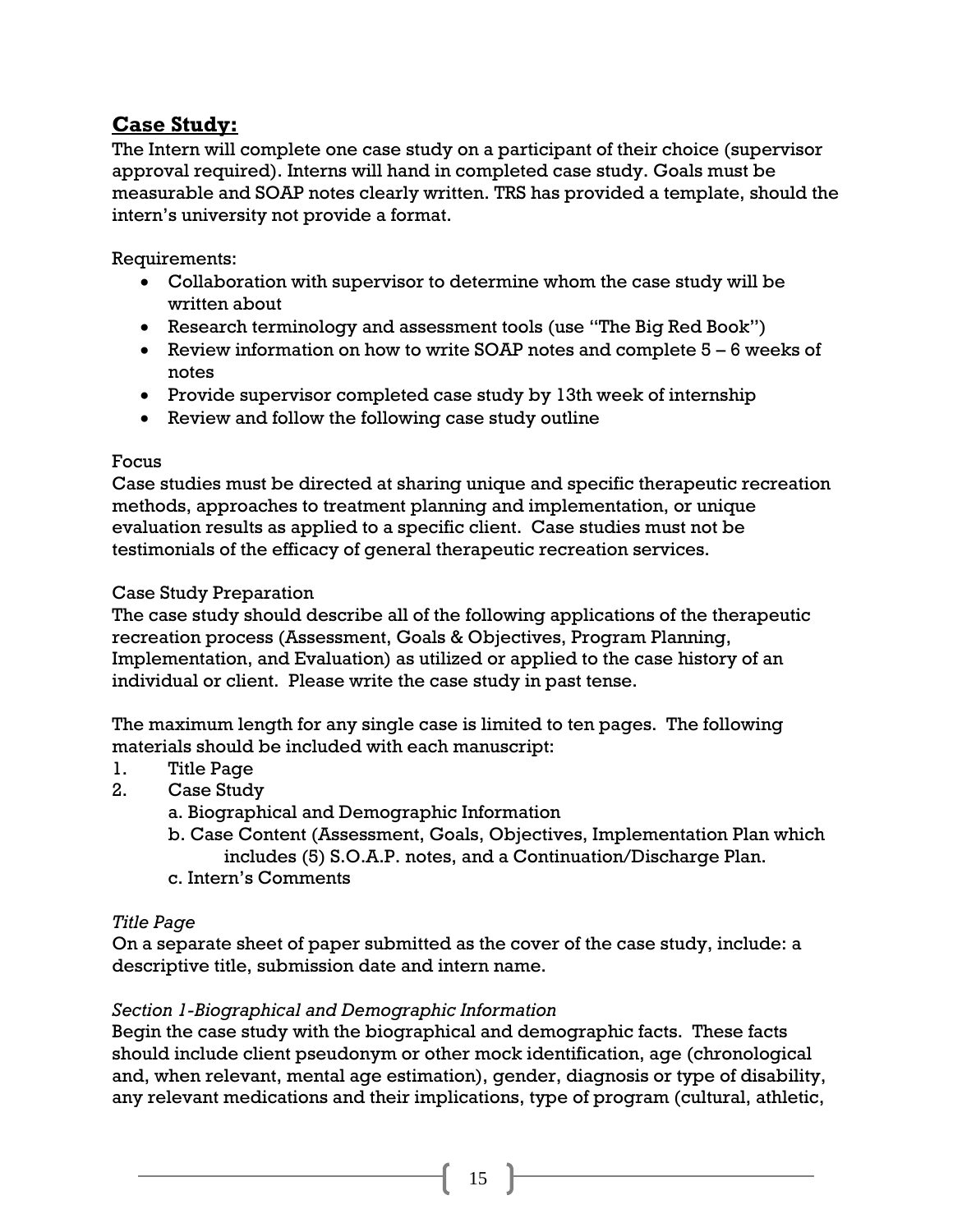leisure, etc. how many hours per week, per month, etc.), type of setting within the program (small group, large group, inclusive, etc.) and any other pertinent program information. Be Specific!

#### *Section 2-Case Content*

This section should represent the majority of the case study. The content of each study should include enough information to clearly trace the therapeutic recreation process through the course of the case. The assessment (interns can use one or create their own); Interns should write 2 - 4 goals for the participant and 1 - 3 objectives for each goal. Each objective should have 2 - 4 performance measures each. (Sample is attached). The implementation portion should include at least five S.O.A.P. notes. The continuation or discharge plan should address all goals and objectives.

#### *Section 3 -Intern(s)' Comments*

This section will provide a place for sharing insights, personal thoughts or reflections, frustrations, and/or ideas for the future. This should not be a section for testimonials or "letter to the editor," but an opportunity for professionals to describe specific factors related to successes, failures, and real life experiences as related to the treatment/programming of the individual described in the case.

*See example below*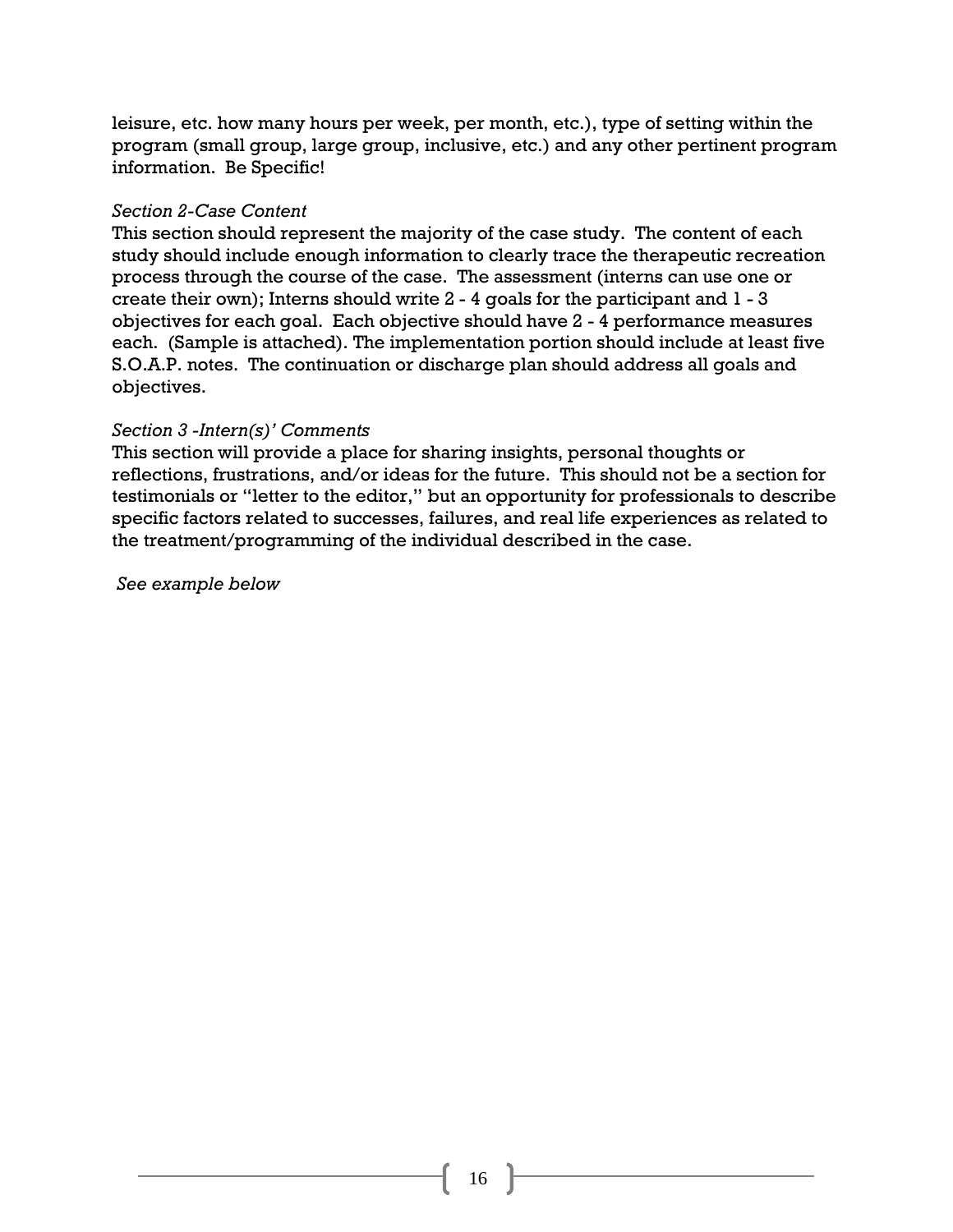Case Study: Jane Doe

Therapist: Mary Smith

Season: Spring, 2018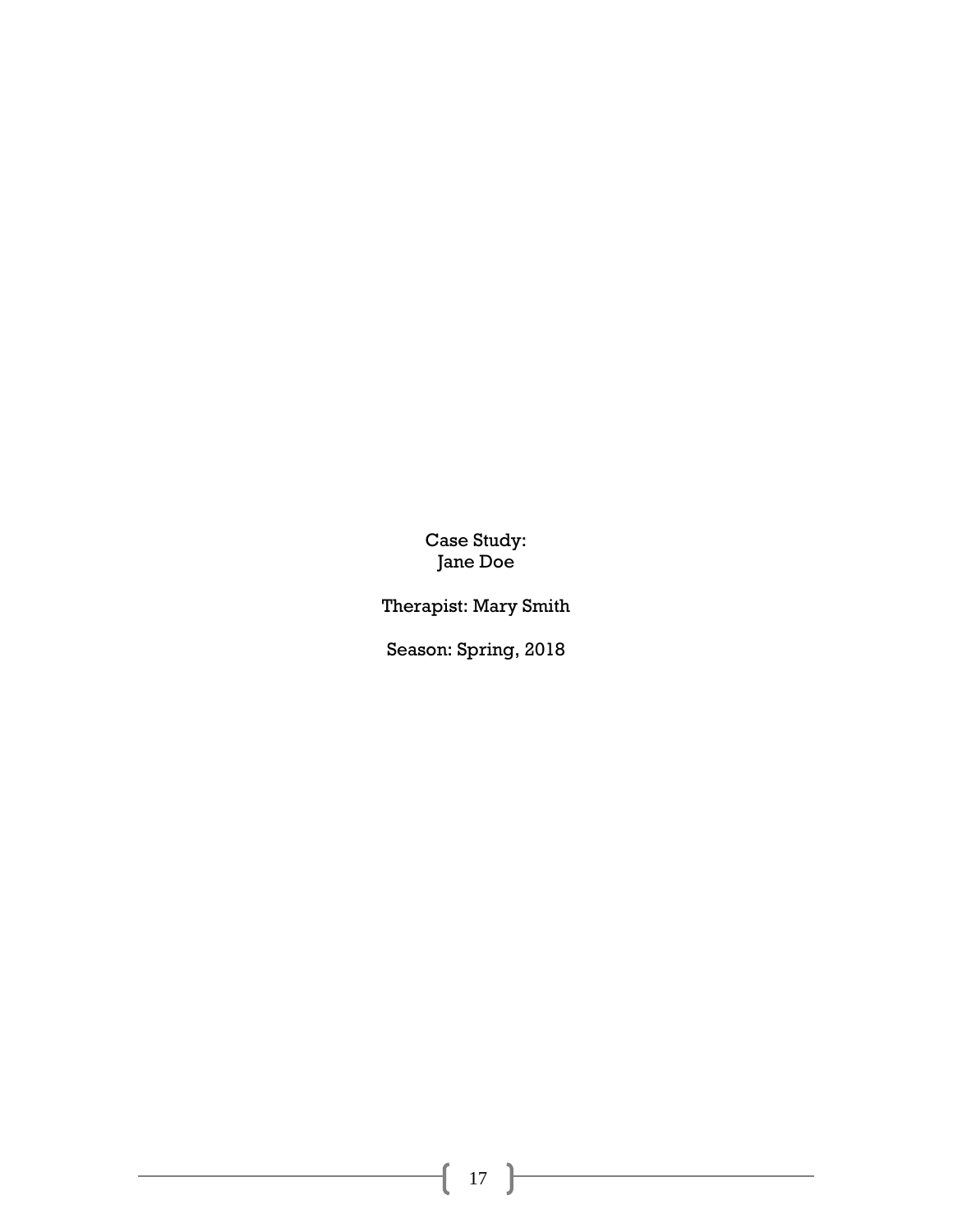#### **Section 1 - Biographical and Demographic Information**

Assessment: J.D. Date: 4/1/18

#### **Background Information:**

**Personal:** DOB 4/1/74. Ppt is approximately 5' tall, 130 lbs has brown hair and brown eyes.

**Disability:** Down Syndrome, Hearing Impairment - wears hearing aid in right ear. **Methods of Communication**: Speaking, some writing ability

**Medical Concerns**: Allergies to nuts, dust, pollen

#### **Medications:** None

The ppt is a 25 year old female and lives with two roommates who also have developmental disabilities. Ppt is visited daily for one hour in the afternoon by a DDC counselor who assists with ADLs. Ppt has a Hx of binge eating when feeling depressed. She has two older brothers and divorced parents. All live out of state except for one brother who lives nearby and is somewhat involved in her life. Ppt graduated from Patrick Henry H.S. in 1992 and has been working part time at Kroger grocery store as a courtesy clerk since 1993. Ppt is very quiet and reports having no friends.

Ppt is currently enrolled in a water aerobics program 1 x/wk for 1 hr, a hiking group 1 x/wk for 2 hrs and occasionally attends group outings with the TRS program. She is able to count money and be independent with spending pocket change. **Sources:** Ppt., records, brother, DDC counselor, interviews with other staff

#### **Section 2 - Case Content**

**Assessment:** Actual assessment form comes next. Interns can use ready-made ones or create their own.

**Targeted Areas:** (obtained from assessment - should have at least two)

Example: 1: Ppt expressed sadness at having no friends.

2: Ppt stated desire to be more physically fit.

Goals: (based on problem areas)

*Note:* Case studies should include *two to four goals*, each with *one to three objectives*. Each objective should have *two to four performance measures.*

Goal 1 (TPO - Terminal Program Objective): To demonstrate increased socialization skills.

Objective 1.1 (EO - Enabling Objective): To demonstrate the ability to initiate and hold conversations.

> PM 1.1 a. (Performance Measure): Ppt will engage at least one other person in a conversation by talking about herself and asking questions by the end of the second meeting.

PM 1.1 b.: Ppt will maintain at least two conversations for at least five minutes each by the end of the six week program.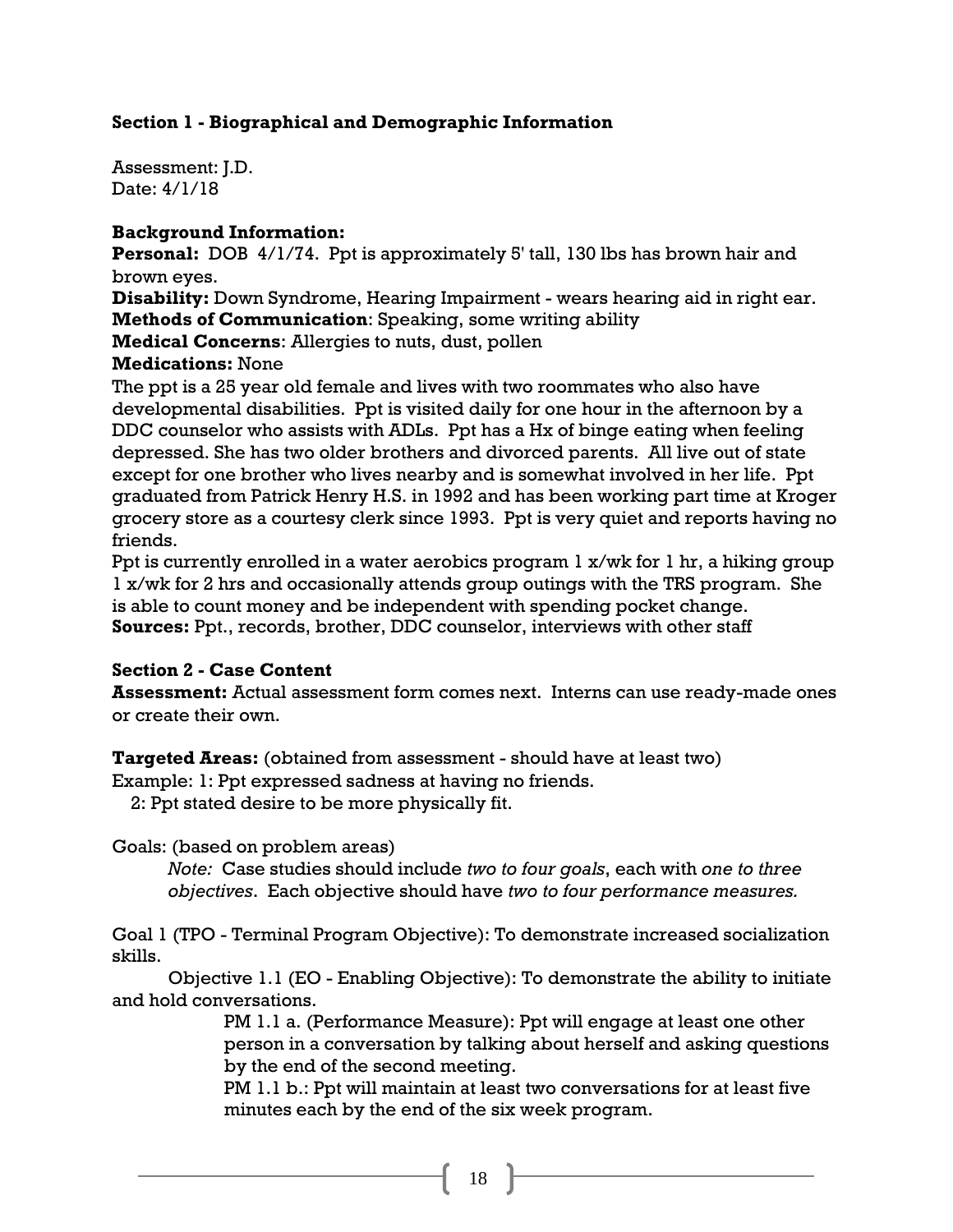**Implementation Plan:** Therapist will discuss goals with the ppt and use modeling behavior to achieve goals. Therapist will praise ppt's attempts at making conversation each time they are made. Therapist will discuss goals with other staff, volunteers and caregiver ppt is involved with to seek reinforcement of successful conversation attempts made both within and outside of the hiking program.

**S.O.A.P. Notes:** Interns must complete at least 5, not including the assessment. Observations can be taken from more than one setting as long as the activities are still pertinent to goals.

Description: SOAP notes should be written clearly and concisely. Follow the format provided.

- *Subjective* This is information coming from the client. It can be quotes of statements or behaviors if ppt. is non-verbal.
- *Objective-* Therapist documents factual observation/descriptions of ppt. behaviors. All comments must be non-judgmental/non-interpretive.
- *Assessment* Therapist draws conclusions/theories based on evaluation of the (S) and (O) and attempted interventions.
- *Plan* These are the actions/interventions therapists will implement to assist ppt. in attaining goals. This plan may or may not change over time depending on the effectiveness of therapist interventions.

### **S.O.A.P Note - Session 1 (title)**

Ppt: Jane D. Date/Time: 4/8/18, 6 p.m. Therapist: Mary Smith, TRS Program: Hiking Program

S: "I don't know what to say." To TRS.

O: Ppt arrived for program but stood apart from the group. Ppt only spoke when asked a question by staff and responded with brief answers. Ppt appeared sad as she watched the group from a distance. Ppt boarded the van when requested and remained silent during the drive. Ppt smiled at a volunteer when the volunteer tried to start a conversation. Ppt was quiet when the whole group was involved in a conversation.

A: Ppt has adequate verbal and cognitive skills to be able to converse. Ppt may have more success with 1:1 conversations initially, rather than in larger groups.

P: Position the same volunteer near the ppt next time and encourage communication. Invite the ppt to join the group, but allow ppt to remain on the outskirts if she desires for now. Acknowledge ppt for behaviors approximating desired outcome.

(Interns may add or change TPO/EO/PM at any point during your case study to make the goals more challenging or more easily achievable for the participant. If this happens, explain why and write it out like the previous examples.)